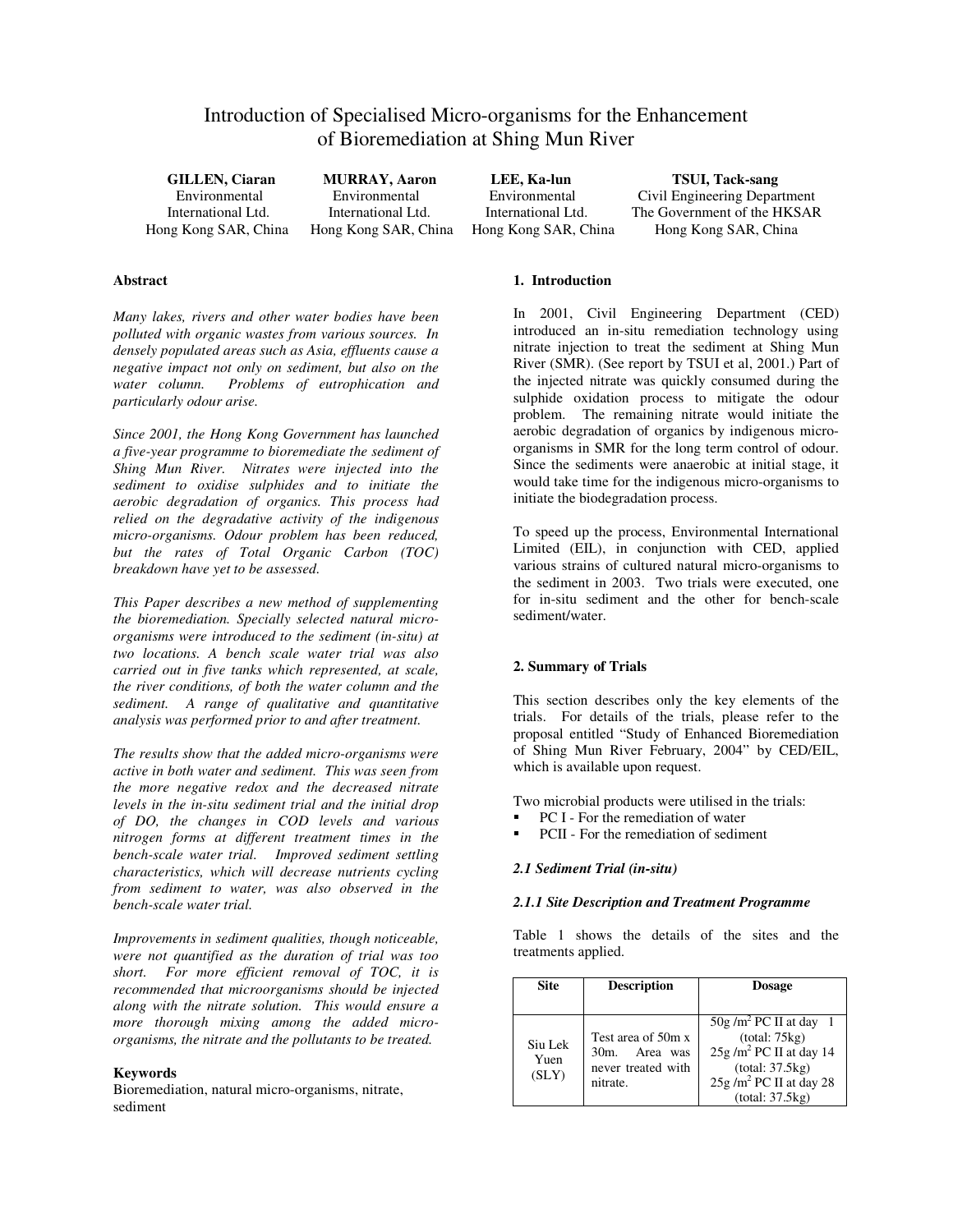| Man Lai<br>Court<br>(MLC)                          | Test area of 50m x<br>70m. Area<br>was<br>treated on<br>one<br>occasion<br>with<br>$1000$ mg/m <sup>3</sup><br><sub>of</sub><br>Ca(NO <sub>3</sub> ), 4H <sub>2</sub> 0 | $50g/m^2$ PC II at day 1<br>(total: 175kg)<br>$25g/m2 PC II$ at day 14<br>(total: 87.5kg)<br>$25g/m2 PC II$ at day 28 |  |
|----------------------------------------------------|-------------------------------------------------------------------------------------------------------------------------------------------------------------------------|-----------------------------------------------------------------------------------------------------------------------|--|
|                                                    | about 15 months                                                                                                                                                         | (total: 87.5kg)                                                                                                       |  |
|                                                    | ago.                                                                                                                                                                    |                                                                                                                       |  |
| Table 1 - Site Description and Treatment Programme |                                                                                                                                                                         |                                                                                                                       |  |

# *2.1.2 Sampling Points*

Table 2 shows the sampling details. For each site, there were eight samples within the treated boundary. They were composited into four samples. Control was taken as one composite made up from four sampling points.

| <b>Name</b>               | Treated<br>points<br>within<br>boundary | Composite<br><b>Samples</b><br>(Treated) | Composite<br><b>Sample</b><br>(Control) |
|---------------------------|-----------------------------------------|------------------------------------------|-----------------------------------------|
| Siu Lek<br>Yuen<br>(SLY)  | $1 - 8$                                 | (1,7), (2,5),<br>$(3,8)$ , $(4,6)$       | $(9-12)$                                |
| Man Lai<br>Court<br>(MLC) | $1 - 8$                                 | (1,5), (2,7),<br>$(3,6)$ , $(4,8)$       | $(9-12)$                                |

Table 2 - Sampling Details

# *2.1.3 Testing Frequency and Parameters*

A series of core samples were taken the day before the first dosage, and tested. The sampling and testing were repeated approximately two weeks after the final dosage. Tested parameters included Redox, Nitrite, Nitrate, TOC and *E. Coli.*.

### *2.2 Water Trial (bench-scale)*

### *2.2.1 Experimental setup*

Whilst the in-situ sediment trial aimed to enhance biodegradation within the river-bed, a bench-scale water trial was also carried out, aiming to observe and record such enhancement, if any. As the bench-scale trial was carried out under control situations in tanks, such external factors as new pollution loads (to the river-bed) and tidal influences could be reduced or eliminated. The bench-scale trial also aimed to ascertain if improvements in the overlying water column could be achieved. Details of the experimental set-up are as follows:

- 5 x 1m<sup>3</sup> tanks were employed.
- 3 tanks contained sediment and 2 did not.
- The ratio of sediment to water in Tanks T1, T2, and T3 was 0.272:1 (simulating the ratio at Siu Lek Yuen (SLY) based on average data at high and low tides).
- Water cycled once every 24 hrs in T3 according to the ratio of 0.18 (depth of water replacement):

0.71 (total water depth) which simulated the tidal influence at SLY.

 Dosage times were 14 days apart for T2 and T4, with an 11 day interval for T3 due to need of water cycling.

Summary of the experimental setup is shown in Table 3.

| <b>Name</b>          | <b>Description</b>                                                                                                                                                                                                | <b>Dosage</b>                                                                             |
|----------------------|-------------------------------------------------------------------------------------------------------------------------------------------------------------------------------------------------------------------|-------------------------------------------------------------------------------------------|
| T1<br>(Control)      | Contains sediment<br>and<br>water                                                                                                                                                                                 | X                                                                                         |
| T <sub>2</sub>       | Contains sediment<br>and<br>water                                                                                                                                                                                 | Initial dosage<br>$50g$ PC II<br>25g PC 1<br>2 further doses<br>$25g$ PC II<br>10g PC I   |
| T <sub>3</sub>       | Contains<br>sediment<br>and<br>water with water cycling at<br>intervals to simulate tidal<br>effect.<br>A measured<br>quantity of water is<br>removed and replaced with<br>water from SMR<br>once<br>every 24hrs. | Initial dosage<br>$50g$ PC II<br>25g PC 1<br>2 further doses<br>$25g$ PC II<br>$10g$ PC I |
| T <sub>4</sub>       | Water only with<br>no<br>sediment                                                                                                                                                                                 | Initial dosage<br>25g PC 1<br>2 further doses<br>10g PC I                                 |
| T5<br>(Control)<br>. | Water with no sediment<br>$\sim$ $-$<br>$\cdot$                                                                                                                                                                   | X<br>$\sim$                                                                               |

Table 3 - Summary of Experimental Setup

### *2.2.2 Testing Frequency and Parameters*

One water sample was taken from each tank on Day 0, 14, 28 and 42. Tested parameters included pH, Dissolved Oxygen (DO), Temperature, Turbidity, Total Suspended Solid (TSS), *E. Coli.*, Total Bacteria, Ammonia, Nitrite, Nitrate, Total Phosphorus, Biological Oxygen Demand (BOD<sub>5</sub>), Chemical Oxygen Demand (COD) and Chlorophyll *a*.

# *2.2.3 Post-agitation Settling Test*

To assess if there were improvements in the settling characteristics of the sediment treated, additional settling tests were carried out at the end of the trial on Day 42. A water sample for Total Suspended Solid (TSS) analysis was taken from each of the tanks T1, T2 and T3 prior to agitation. The surfaces of the sediments in the tanks were then stirred and allowed to settle. About 30 minutes later, another water sample was taken from each of the tanks and analyzed for its TSS. The same procedure was repeated about another hour later. In reality, samplings were taken at 15:20 pm, 16:00 pm and 17:15 pm.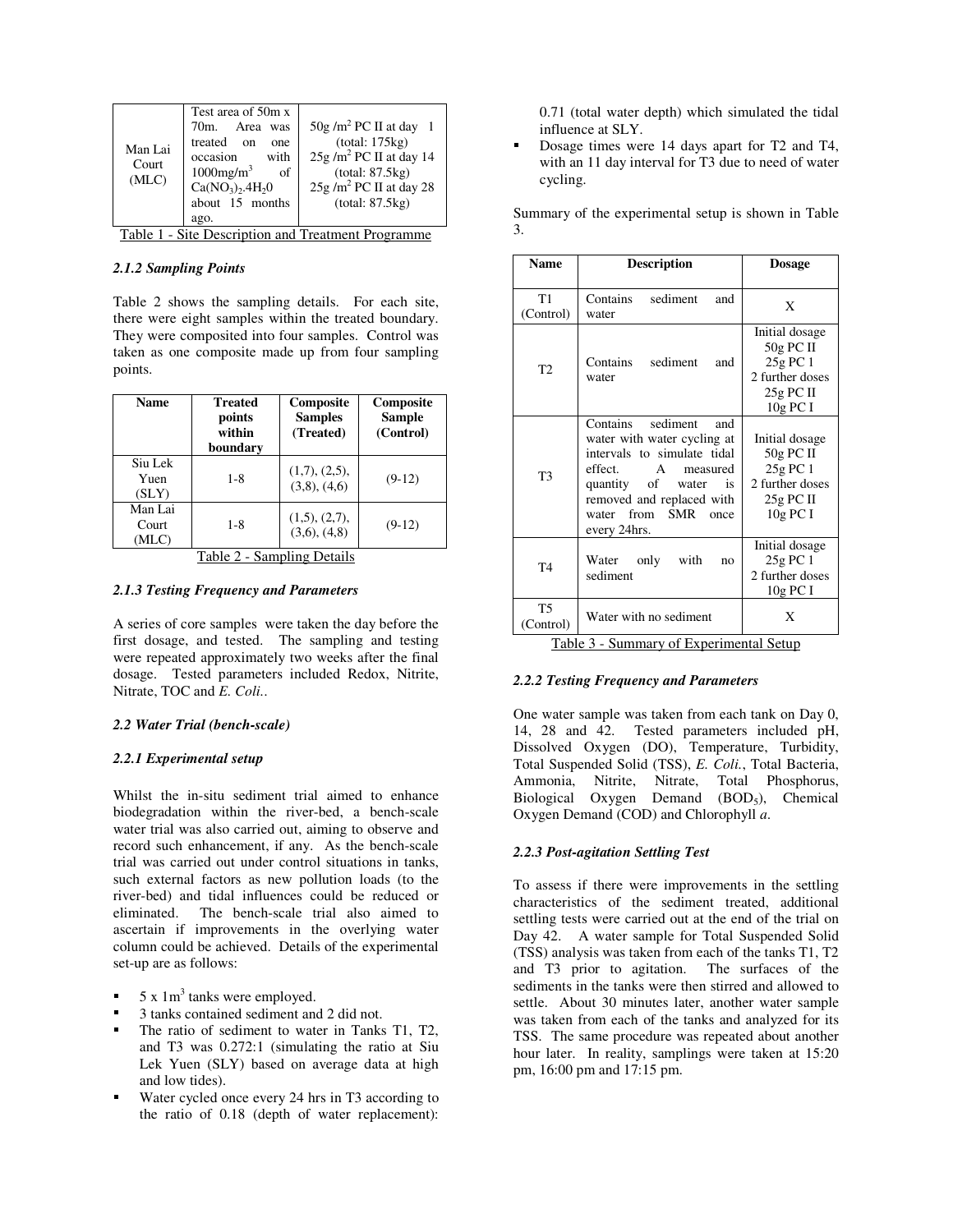#### **3.0 Results and Findings of Sediment Trial**

# *3.1 Redox*

Figure 1 and 2 show the pre- and post-treatment redox at SLY and MLC respectively. On average, redox was more negative at most of the sampling points after the addition of PCII at both sites.



# Figure 2 - The Pre- and Post-treatment Redox at Different Sampling Points of MLC

From Figures 1 and 2, we formulated Table 4, the specific reduction rate of redox. We note from the table that the specific reduction rate of redox were 20.35% and 17.27% for SLY and MLC, respectively.

| Site       | Average<br><b>Reduction in</b><br>Redox $(mV)^1$ |          | <b>Specific Reduction</b><br><b>Rate of Redox</b><br>$(\%)^2$ |         | <b>Specific</b><br><b>Reduction</b><br>Rate of |
|------------|--------------------------------------------------|----------|---------------------------------------------------------------|---------|------------------------------------------------|
|            | <b>Treated</b>                                   | Control  | <b>Treated</b>                                                | Control | Redox(%)<br>off-setting<br>Control $3,4$       |
| <b>ZTS</b> | $-63.34$                                         | $-22.65$ | 25.47                                                         | 10.23   | 20.35                                          |
| <b>MLC</b> | $-50.56$                                         | $-5.26$  | 18.22                                                         | 1.90    | 17.27                                          |

Table 4 – Specific Reduction Rate of Redox

<sup>1</sup> Average Reduction in Redox  $(mV)$  = Sum of Reduction in Redox of All Treated or Control Samples / Number of SamplesSpecific **2** Specific Reduction Rate of Redox  $(\%)$  = Average Reduction in Redox of Treated or Control Samples / Average Pre-treatment

Redox of Treated or Control Samples

**3** Specific Reduction Rate of Redox  $(\%)$  off-setting Control = Specific Reduction Rate of Redox (%) of Treated Sample – (Specific Reduction Rate of Redox  $(\%)$  of Control Sample x 50%)

<sup>4</sup> This 50% was assumed due to that the reduction in control would be half by new pollution load and half by possible drifting of PCII over the control area

The reduction in redox demonstrated that there had been enhancement of biodegradation process. Within this process, oxygen (from various chemical sources) was consumed thereby reducing the redox. At the MLC site the residual nitrate provided the chemical oxygen source and was used up by the added microorganisms. This resulted in the redox becoming more negative during the trial. At the SLY site, which did not have nitrate injected, the added micro-organisms used other available chemical oxygen sources e.g. phosphates, sulphates, carbonates, etc.

### **3.2 Nitrate**

Figures 3 and 4 show the pre- and post-treatment nitrate values at SLY and MLC respectively. It is clear that the addition of PCII had greatly reduced the level of nitrate in the sediment at both sites.



From Figures 3 and 4, we formulated Table 4, the specific reduction rate of nitrate. We note from the table that the specific reduction rate of nitrate were 49.60% and 46.98% for SLY and MLC, respectively.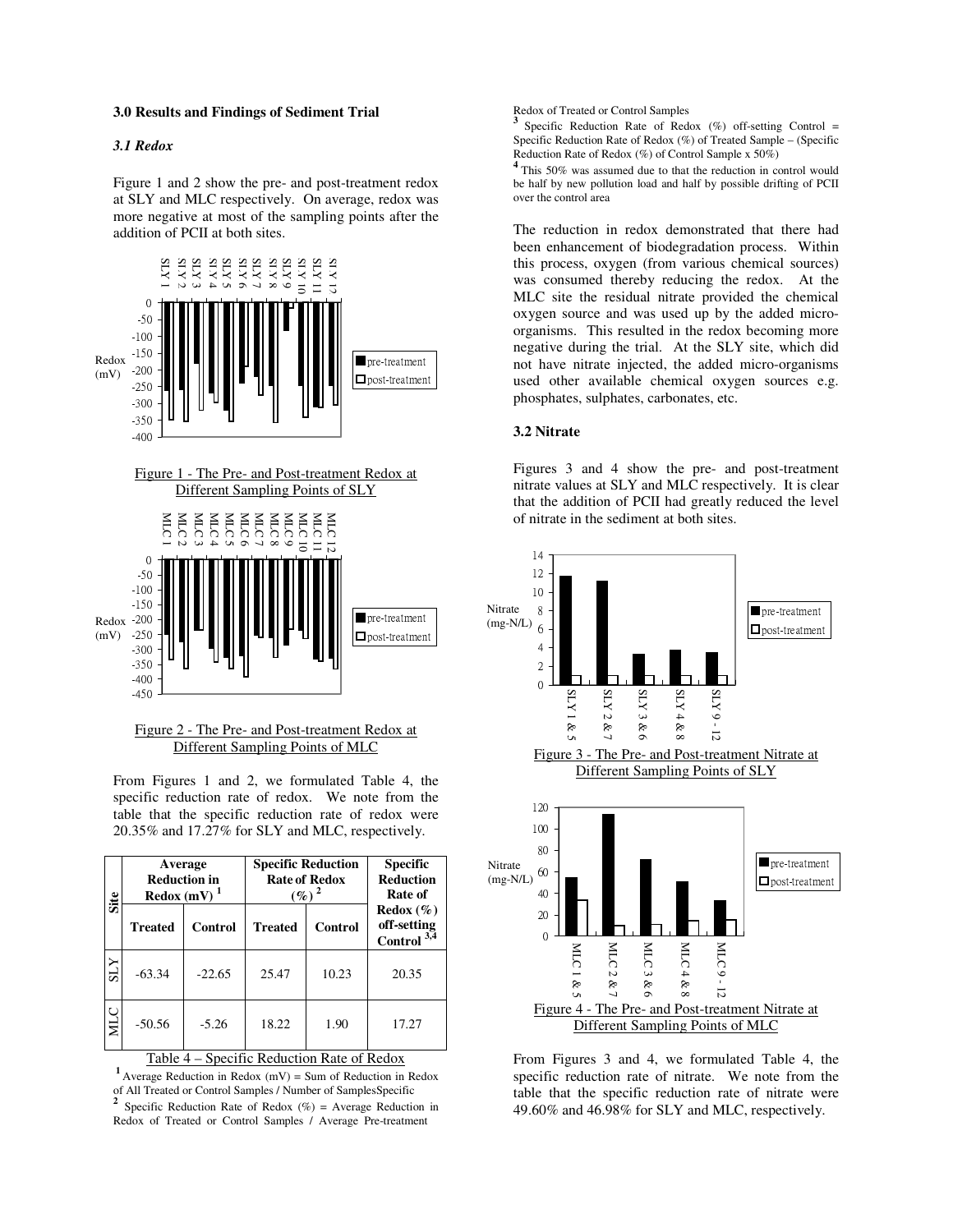|            | Average<br><b>Reduction in</b><br>Nitrate (mg-N/L) $1$ |         | <b>Specific Reduction</b><br><b>Rate of Nitrate</b><br>$(\%)^2$ |         | <b>Specific</b><br><b>Reduction</b><br>Rate of            |
|------------|--------------------------------------------------------|---------|-----------------------------------------------------------------|---------|-----------------------------------------------------------|
| Site       | <b>Treated</b>                                         | Control | <b>Treated</b>                                                  | Control | <b>Nitrate</b><br>$(\%)$ off-<br>setting<br>Control $3,4$ |
| <b>XTS</b> | 5.62                                                   | 2.40    | 84.89                                                           | 70.59   | 49.60                                                     |
| МLС        | 47.76                                                  | 18.00   | 74.25                                                           | 54.55   | 46.98                                                     |

Table 5 – Specific Reduction Rate of Nitrate

<sup>1</sup> Average Reduction in Nitrate (mg-N/L) = Sum of Reduction in Nitrate of All Treated or Control Samples / Number of Samples<br><sup>2</sup> Specific Beduction Reta of Nitrate (%) = Average Beduction Specific Reduction Rate of Nitrate  $(\%)$  = Average Reduction in Nitrate of Treated or Control Samples / Average Pre-treatment Nitrate of Treated or Control Samples

<sup>3</sup> Specific Reduction Rate of Nitrate  $(\%)$  Off-setting Control = Specific Reduction Rate of Nitrate (%) of Treated Sample -(Specific Reduction Rate of Nitrate  $(\%)$  of Control Sample x 50%)<br><sup>4</sup> This 50%, we assumed due to that the reduction in eartiel we

This 50% was assumed due to that the reduction in control would be half by new pollution load and half by possible drifting of PCII over the control area

At the MLC site the pre-treatment nitrate level was higher than that at the SLY site due to the previous injection of Calcium Nitrate at MLC. The reduction in nitrate at both sites clearly showed that the biodegradation process was enhanced. Nearly 50% of nitrate was consumed within the 2 months trial period. As there should not be any significant nitrate consumption by indigenous micro-organisms in SMR within 2 months time due to TOC breakdown, such nitrate depletion was believed to be caused by the added micro-organism, which used up nitrate effectively for further biodegradation.

# **3.3 TOC**

Figures 5 and 6 show the pre- and post-treatment TOC at SLY and MLC respectively. Against our expectation of TOC removal, slight increase of TOC was observed at most of the sampling points after the addition of PCII at both sites.







Different Sampling Points of MLC

No removal of TOC might be due to the following reasons. Firstly, due to the short duration of trial, the removal of TOC cannot be quantified since the organics remained in the sediments of SMR are long chain carbon and require longer time to be degraded. Furthermore, the removal activities of the added microorganisms, which were delivered by natural calcified carriers to the river-bed, were initiated only at the water sediment interface. A longer treatment time is required for the micro-organisms to work downwards for further degradation of those organics deep down in the sediment. The increase of TOC in the control can be concluded that there was an increase of sedimentation and organics over the sampling points at both sites during the trial.

### **4. Results and Findings of Water Trial**

# *4.1 Dissolved Oxygen*

Table 6 shows the DO levels prior to and after PCI & II addition on Day 14.

| <b>Name</b>         | Sampling<br>Date<br>(prior to<br>addition) | DO<br>(mg/L) | <b>Sampling</b><br>Date<br>(after<br>addition) | DO<br>(mg/L) |
|---------------------|--------------------------------------------|--------------|------------------------------------------------|--------------|
| T1                  | Day 0                                      | 9.34         | Day 14                                         | 7.08         |
| T2                  | Day 0                                      | 10.79        | Day 14                                         | 0.11         |
| T <sub>3</sub>      | Day 0                                      | 10.34        | Day 14                                         | 0.23         |
| T <sub>4</sub>      | Day 0                                      | 9.81         | Day 14                                         | 0.08         |
| T5                  | Day 0                                      | 9.99         | Day 14                                         | 5.33         |
| Table 6 - DO Levels |                                            |              |                                                |              |

At initial stage (i.e. Day 14), DO was greatly reduced in Tanks T2, T3 and T4 after addition of PCI & PCII. The treated tanks exhibited much lower levels of DO from 0.08 to 0.23 mg/L. This indicated that microbial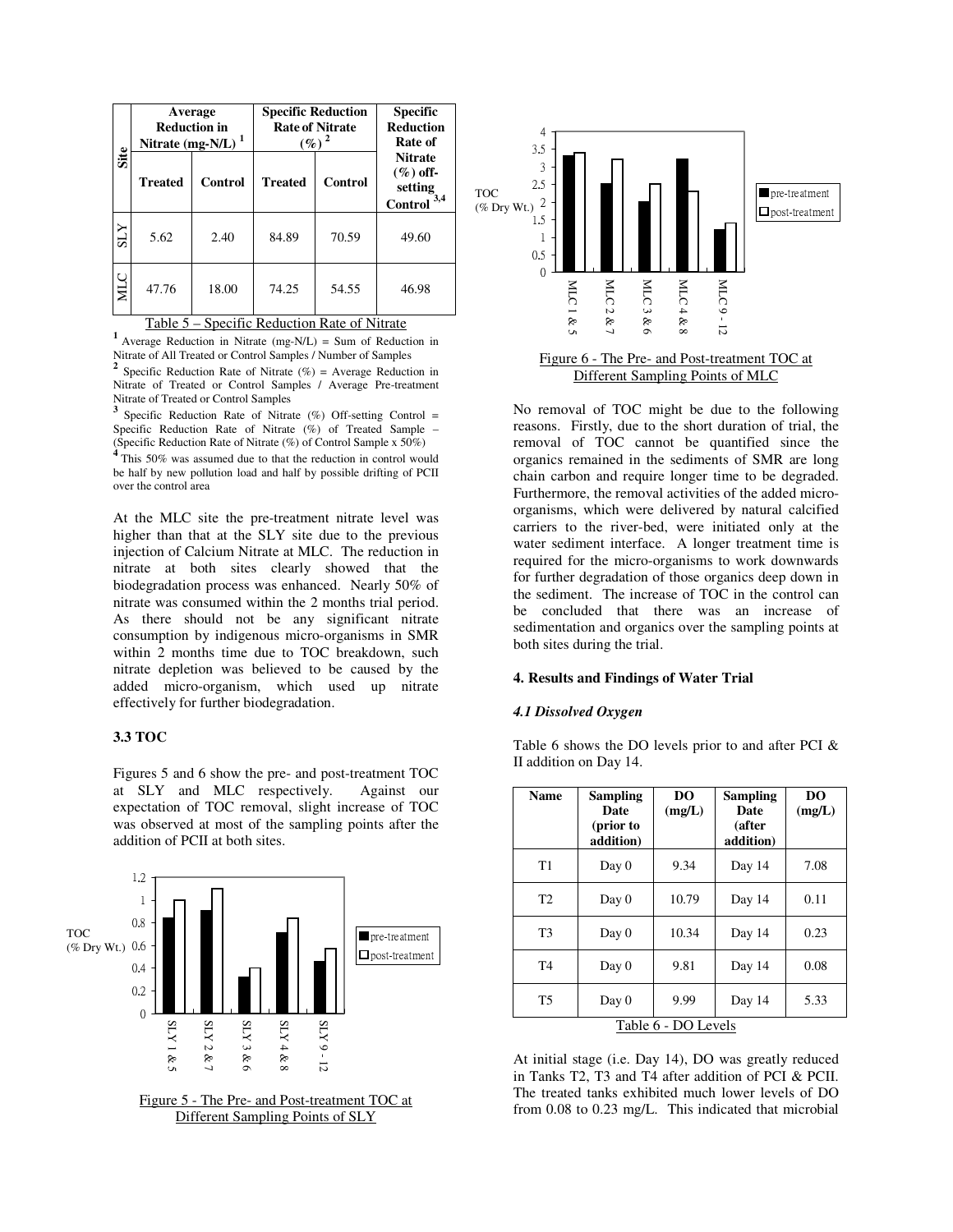activities were vigorous. In contrast, the controls T1 & T5 exhibited no such reduction. Aeration was then introduced to the experimental tanks on Day 15. The DO levels of all experimental tanks after aeration were kept between 5 and 8 mg/L.

It should be pointed out that in reality when PCI  $\&$  II are added to SMR, there should be no need to aerate the water, as turbulence in flowing water will play a role in the transport of oxygen into the water column.

# *4.2 COD*

Figure 7 shows the COD levels prior to and after PCI & II addition during the trial.



Tanks T1, T2 and T3 which contained sediment showed an increase of COD levels from Day 0 to 28. The rises were particularly high for the treated tanks T2 and T3, up to about 600 mg/L. Towards Day 42, the COD levels of T2 and T3 dropped to about 100 mg/L and 300 mg/L respectively. Tanks T4 and T5 which did not contain sediment did not show the same trend.

The increase of COD levels in T2 and T3 was due to the microbial action from the added micro-organisms. They started to break down the accumulated organics accumulated in sediments and released some colloidal materials into the water. Contrast to T2 and T3, the control T1 showed no obvious increase. The subsequent fall in COD on Day 42 was due to the settling and stabilization of the released colloidal materials and the broken down of most of organics in water and sediment. We noted at tanks without sediment, there had been no obvious change of COD levels. This was due to the fact that the above releasing of colloidal materials from sediment did not happen.

#### *4.3 Nitrogen Forms*

Figure 8 shows the different nitrogen forms prior to and after PCI & II addition during the trial.

At initial stage (i.e. from Day 0 to Day 28), ammonia was observed to rise with nitrate dropping in all the treated tanks T2, T3 and T4. Towards Day 28, the reverse occurred. The highest ammonia recorded was 5 mg/L at T2 on Day 28. Depletion of nitrate was found to be obvious at the treated tanks, from 1.5 -2.0 mg/L to near zero at Day 14 or 28. Nitrite level behaved somewhat similar to nitrate.

The initial rise of ammonia in all treated tanks indicated that the added micro-organisms were degrading proteins and other nitrogen containing organics. As these organics were degraded, the conditions for natural nitrification by indigenous nitrifying bacteria were improving, resulting in the conversion of ammonia to nitrites and nitrates. This conversion is sensitive to organics and the growth rate of indigenous nitrifying bacteria are generally higher in low organics environment. In all, the added micro-